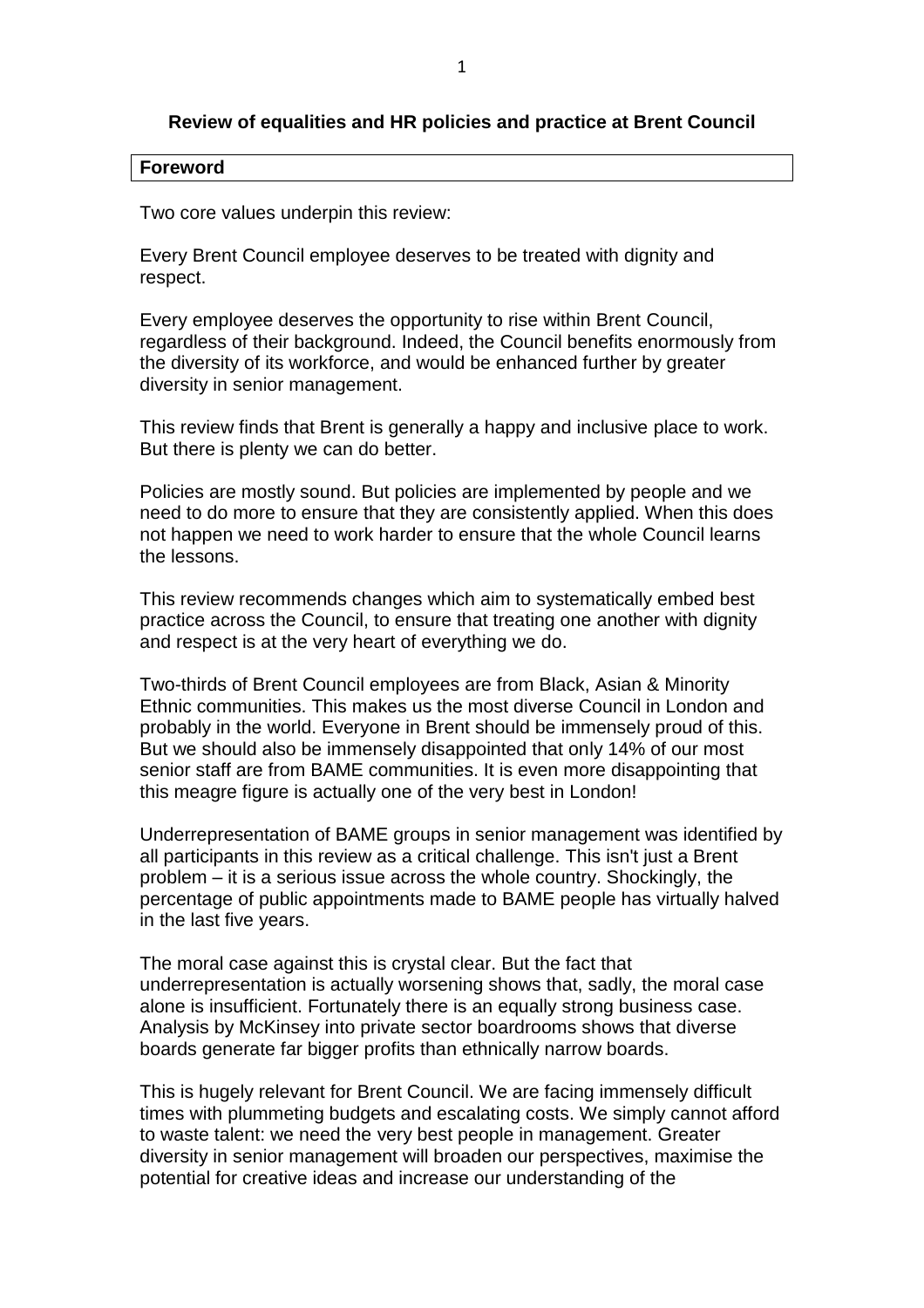communities we serve.

There is a long history of well-meaning attempts to improve diversity at the top, but ultimately they have achieved very little. All participants in this review rejected anything which smacks of tokenism. Consequently the review makes recommendations which seek to draw upon the unique diversity of Brent to produce a bespoke model for real change.

We want to encourage, develop and support our best talent from underrepresented groups. But at the same time we want to grapple with the uncomfortable truths around unconscious bias. We want to maximise opportunities for all Brent Council staff to rise within the organisation, regardless of background. But it is not simply a lack of talent or ambition amongst BAME communities which makes senior management overwhelmingly white - and we want to challenge everyone at the top to recognise this.

BAME underrepresentation in management is a major national problem. It will take time for Brent to change. But change is exactly what this report attempts to achieve. We want Brent Council to become a trailblazer, so that in years to come we can all be as proud of our diverse management as we are of our diverse workforce and our diverse community.

I'd like to thank everyone who helped to produce this report: all the staff who shared their thoughts with me, face to face and in writing; all the elected Members who contributed such rich ideas; the Trade Unions and all the external partners who offered their invaluable expertise.

Every one of us has a vital role to play in making the recommendations in this report a reality. Let's work together to make it happen.

**Cllr Michael Pavey Deputy Leader of Brent Council December 2014**

#### **1. Purpose of the Review**

Brent Council is deeply committed to equality, diversity and inclusion. This review was established to ensure that our HR and Equalities policies and practices reflect this commitment.

The Terms of Reference set out the areas that the review would cover:

- surveying a comprehensive suite of policies to identify those which need detailed consideration
- reviewing those which need detailed consideration
- reviewing staff knowledge, understanding and practice
- reviewing progress towards the Gold standard in Investors in People
- reviewing progress towards the Excellence Standard in the Equality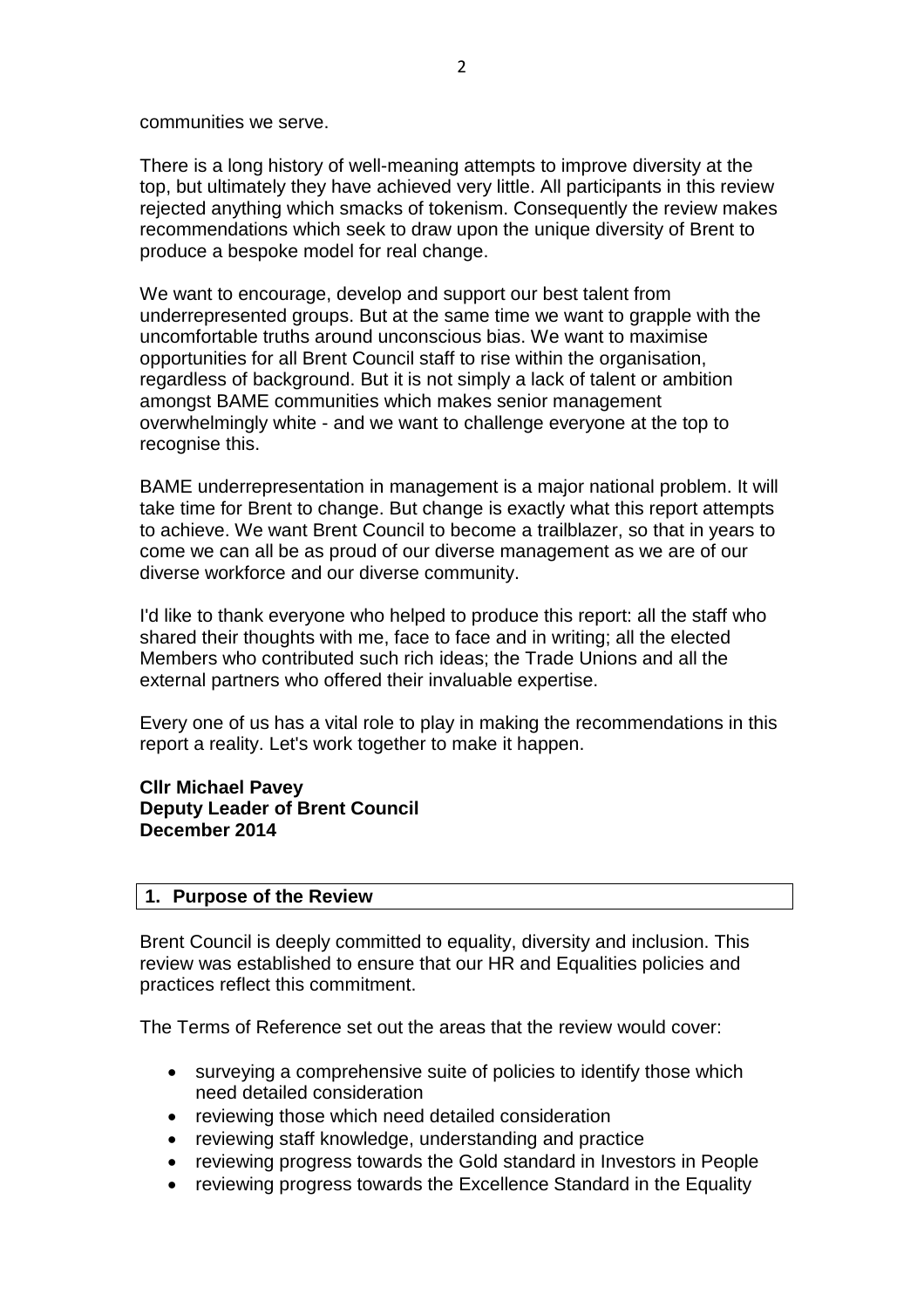Framework for Local Government

 ensuring that diversity underpins all aspects of the review, including BAME involvement.

Methods included:

- analysis and scrutiny of written reports and documentation
- discussion with staff
- discussion with Members
- advice from external experts
- use of staff focus groups
- best practice comparison with other local authorities.

The review was specifically tasked with making recommendations for improvement where appropriate.

The review therefore focused on the policies and practice of the organisation. There was a specific emphasis on making recommendations to ensure that the diversity of staff reflects the diversity of the borough, at all levels, and that working practices and organisational culture enable this outcome. Analysis of HR policies and processes formed a significant part of the review, as these are a key mechanism for enacting our organisational objectives and values with our personnel.

It is important to note that the review was not a review of our HR department. It is about the role each person has to play in making Brent Council the best possible place to work. There are clear recommendations in relation to employment policies and practice, and these require the action of the entire organisation and crucially managers at all levels.

## **2. Methodology**

l

The review considered a range of information sources and commissioned work-streams:

- LGA review of policies: The LGA reviewed the Council's relevant employment policies – the scope and recommendations are set out in appendix one at the end of this report.
- Focus groups with staff: these were facilitated by a new Operational Director. Participants were randomly selected from payroll records<sup>1</sup> to enable two general staff focus groups and one for middle managers. Participants were asked to comment on management engagement and to share their experience at the Council before contributing ideas for improvement.
- Roundtables with external stakeholders, examining:

 $^1\,$  For general staff focus groups, each 66 $^{\rm th}$  employee on the payroll list was selected; for managers, each 28 $^{\rm th}$ . Each group was widely representative both of ethnicity and of pay scale.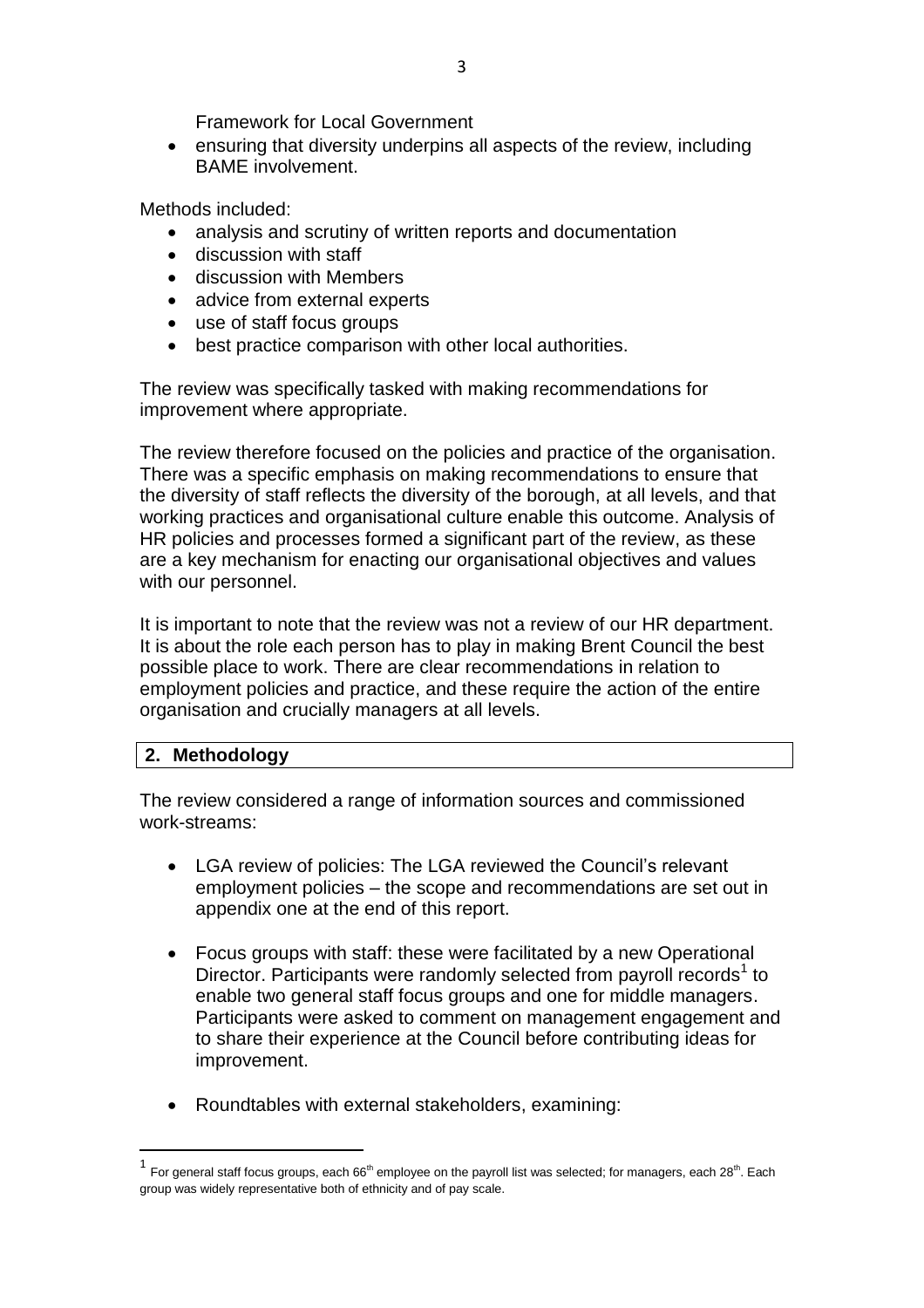- o Increasing the number of BAME staff in senior positions
- o Ensuring that the culture of the organisation is an open and positive one

Stakeholders included a range of skilled professionals with a wealth of experience across staff management and equalities practice within the public, private, advisory and not-for-profit sectors. They were:

- o Dr Doyin Atewologun, Queen Mary University
- o Peter Hall, Employers Network for Equality and Inclusion
- o Vernal Scott, Marshall ACM
- o Diane Rutherford, BRAP equalities charity
- o Stephen Shashoua, Three Faiths Forum
- o Matthew Critchlow, Thrive Training
- Drop-in sessions to provide the opportunity for any member of staff to provide views.
- Opportunities for staff to provide views anonymously.
- Discussions with Trade Unions and written submissions from UNISON the GMB, the NUT and Unite.
- The Council's Investors in People (IIP) Adviser, accompanied by a BAME adviser new to the Borough, reviewed progress towards the Gold standard. This involved discussions with a number of focus groups with participants selected randomly from payroll records.<sup>1</sup>
- Additional external oversight was provided by Charles Obazuaye, Director of Human Resources at the London Borough of Bromley. Mr Obazuaye provided expert advice at the start of the review and commented in detail on the draft report.
- A review of equalities data encompassing recruitment, retention, progress across the equality characteristics. The Brent Diversity Profile is attached to this report as Appendix 2.
- Meetings were held with the HR Departmental Management Team and the Diversity Reference Group- in order to assess staff knowledge, understanding and practice of policies, and to suggest improvements.

#### **3. Current status and recent achievements**

Over recent years, Brent has taken a much more systematic approach to policies, practice and evaluation, in keeping with best practice. As the IiP assessor wrote*,* 'Leadership is strong, embraces the critical role of people management and exemplifies a willingness to improve and develop.*'*

Notable improvements include:

• The modernisation of staff management policies and procedures.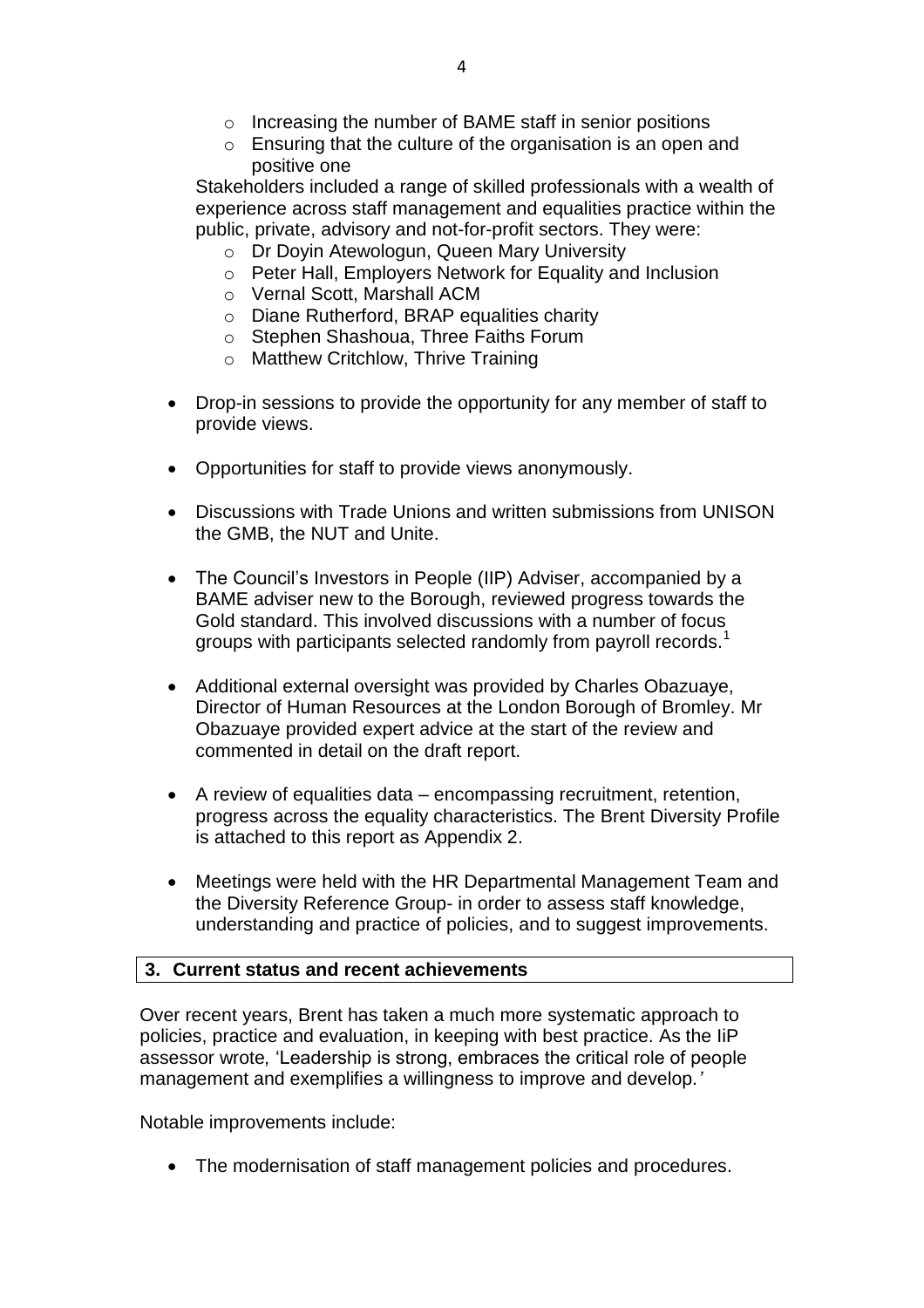- Achievement of the Investors in People (IIP) Silver standard an achievement made by a handful of employers.
- Committing to the Excellence in Equality Framework for Local Government, one of a small minority of local authorities to do so.
- Re-accredited as a "Two Ticks" employer ('*positive about disabled people'*).
- A methodical approach to equalities monitoring and undertaking equality analysis on employment policies and procedures
- Establishment of the Diversity Reference Group, chaired by the Chief Executive, to assess and improve practice across services – addressing both internal and external (resident service) issues to underpin equality.
- Joined Stonewall's Diversity Champions Programme to strengthen sexual orientation equality in the workplace.
- A more systematic approach to consultation with staff on HR policies, procedures and practice through the Trade Unions and HR Improvement Group.

Improvement plans include:

- Working towards Excellence in the Equality Framework for Local Government, which replaced the Equality Standard for Local Government in 2009, under which the Council had received an 'adequate' rating.
- Working towards the IIP Gold standard.
- Joining Race for Opportunity, the race campaign from Business in the Community, designed to improve employment opportunities for BAME people and to increase raise diversity at Board, senior executive and management level.
- Joining the Stonewall Workplace Equality Index.
- An equal pay audit to identify and eliminate any unjustifiable pay gaps.

In terms of practice, the Council has:

- Rolled out flexible working across the organisation.
- Established a programme to recruit 100 apprentices over the next three years, with 20 per cent of places reserved for Brent Looked After Children.
- Addressed income inequality directly by becoming a Living Wage employer.
- Established a learning development programme which encompasses skills and technical development.

## *What does the data tell us?*

Brent's workforce equalities report, covering the period from April 2013 to March 2014 shows that:

• The ethnic diversity of the workforce closely reflects the community it serves; Brent has the highest proportion of BAME staff amongst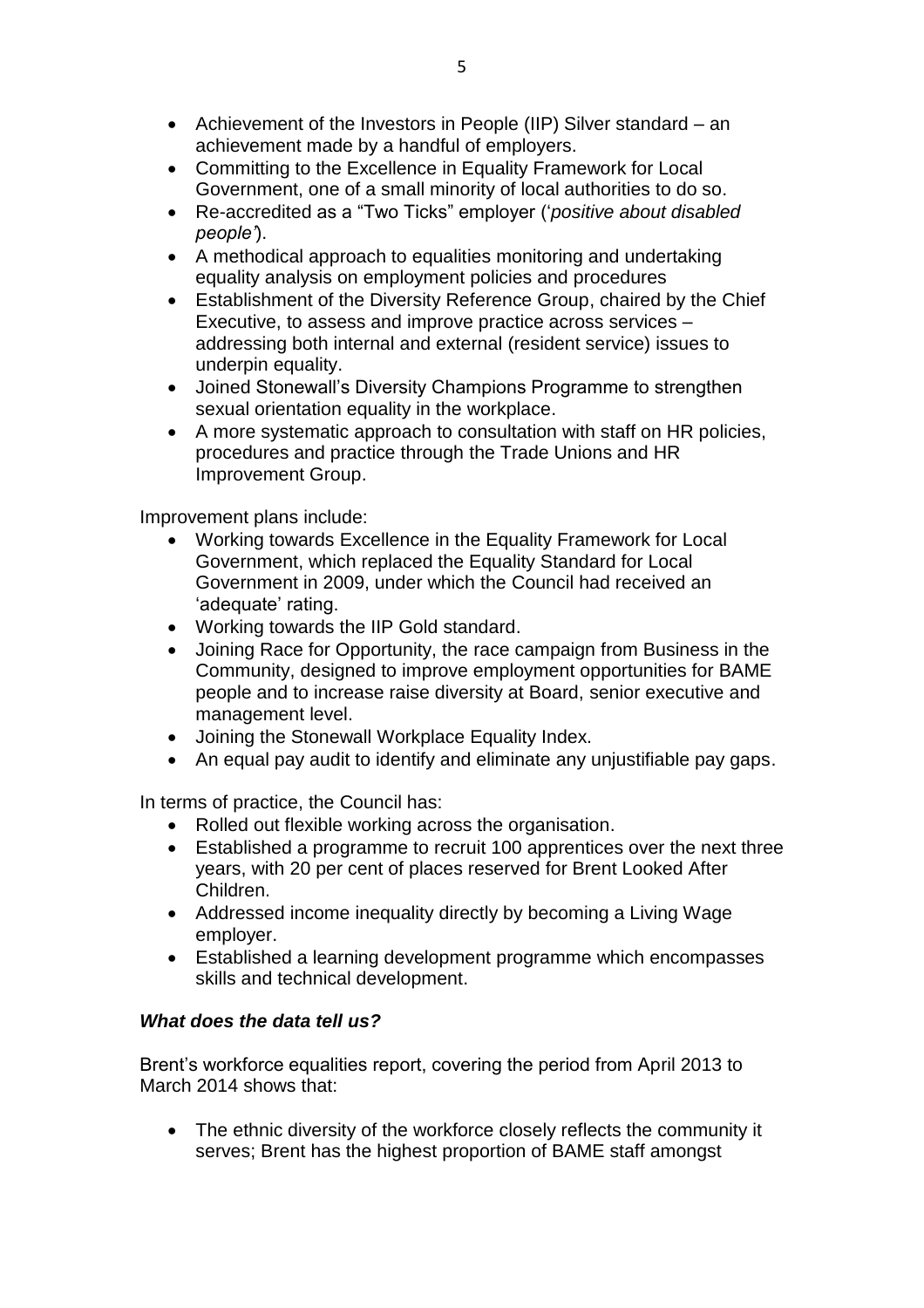London boroughs and the proportion of BAME top earners is in the top quartile of London boroughs.

- $\bullet$  Brent has excellent retention rates for disabled staff  $-$  in fact, the number of disabled employees increased at a time of reducing staff levels, meaning either that staff feel more confident to disclose that they have a disability or that the proportion of disabled staff is now higher.
- Brent achieves strong rates of retention for staff returning from maternity leave, a reflection of the emphasis that has been placed on flexible working.

However:

- Though the Council tends to outperform its peers in local government, BAME, disabled and female members of staff are under-represented at senior management level, compared to the overall workforce – this is examined in more detail in the findings section of this report below.
- The proportion of Asian, disabled, Hindu and Muslim job applicants fell at each stage of the recruitment process.

#### **4. Findings**

It was very welcome to see a number of Council staff provide input into the review. Some of these submissions related to particular policies and policy changes. Each of these issues was investigated as part of this review.

Two staff workshops indicated some gaps in management practice. The overwhelming majority of attendees had regular team meetings and one-toones with their managers, but at the two non-management workshops 45% and 30% respectively said they had not had an appraisal in the last twelve months. More than half at each session had not seen a copy of their team or service plan.

Overall, feedback from across workstreams of this review indicates good policy and practice. Staff and manager focus groups noted the positive impact of being co-located at the Civic Centre, good provision of training and development, and the commitment to flexible working. The IiP interim assessment commissioned to inform this review shows that the foundations are in place to achieve more, noting that the organisation is 'ahead of the game' in its approach to leadership, management and people issues. The assessment cites the positive impacts of policies and systems, as well as leadership, both managerial and political.

However, as the data shows, there are long standing inconsistencies regarding the representation of employees from different backgrounds at the highest tiers of the organisation. Brent achieves better than the majority of its peers in relation to diversity, but the baseline for comparison is disappointingly low, so that comparisons are an ineffective measure of good practice. Engagement across the workstreams that informed this review shows that, unsurprisingly, this gap is recognised by staff, management and stakeholders alike as stated via the different engagement mechanisms.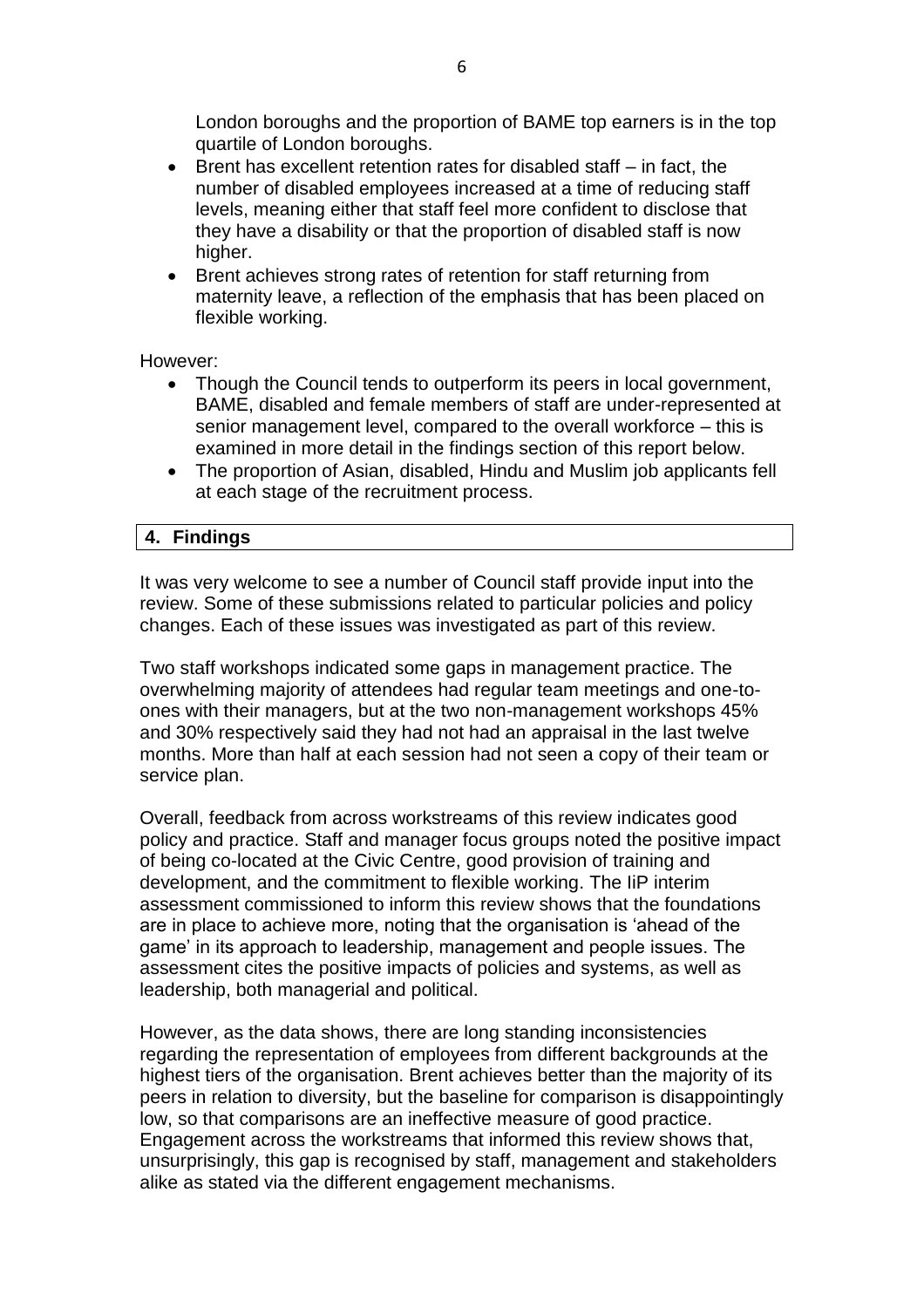This is a serious national issue. Underrepresentation of BAME communities in leadership positions in the UK is actually worsening. In 2001/2, 8.6% of public appointments and reappointments went to members of BAME communities. This figure peaked at 9.2% in 2006/7 before trending downwards to just 5.5% in 2012/13.

It would be easy for Brent Council to hide behind this national picture but we are adamant that our residents deserve the very best, and we believe that diverse leadership is a significant step towards achieving this.

It is incredibly important to the political and managerial leadership of the Council that the organisation is an inclusive, equal opportunities employer. The workforce – at all levels – should reflect the community it serves, one of the most diverse in the UK. The Council is an organisation that draws its legitimacy from its community and it is therefore only right that its political representatives and its officers reflect that community. Within focus groups, staff and managers all cited diversity within both the community and the organisation as a key attraction to working for Brent Council, and this has been reiterated by individual anonymous submissions.

Being inclusive and reflecting diversity is not only an expression of our values, it is a matter of good business sense. There is now abundant evidence that organisational diversity is directly linked to performance. Research by McKinsey $^2$  into private sector boardrooms has found that diverse boards generate 66% better average returns on equity than narrowly comprised boards. In the public sector, Roger Kline<sup>3</sup> has drawn upon comprehensive research to show five ways in which NHS organisations lose out through a lack of diversity:

- a. Patients may be prevented from getting the best clinicians and support staff if candidates' ethnicity unfairly influences recruitment and promotion or leads to BAME staff being unfairly treated in the disciplinary process or in other aspects of their working life.
- b. If BAME staff are treated unfairly then that is likely to have an impact on morale, absenteeism, productivity, and turnover. It will also lead to the loss of time and money through grievances, employment tribunals and reputational damage.
- c. There is an established link between the treatment of BAME staff and the care that patients receive. Research shows the workplace treatment of BAME staff is a very good barometer of the climate of respect and care for all within NHS trusts and correlates with patient experience.
- d. There is evidence of a link between diversity in teams (at every level including Boards) and innovation. At a time when the NHS needs to

 2 Thomas Barta, Markus Kleiner & Tilo Neumann, 'Is there a payoff from top-team diversity?' McKinsey Quarterly, April, 2012.<br><sup>3</sup> Poger Kl

Roger Kline, 'The 'snowy white peaks' of the NHS: a survey of discrimination in governance and leadership and the potential impact on patient care in London and England.' Middlesex University Research Repository, 2014.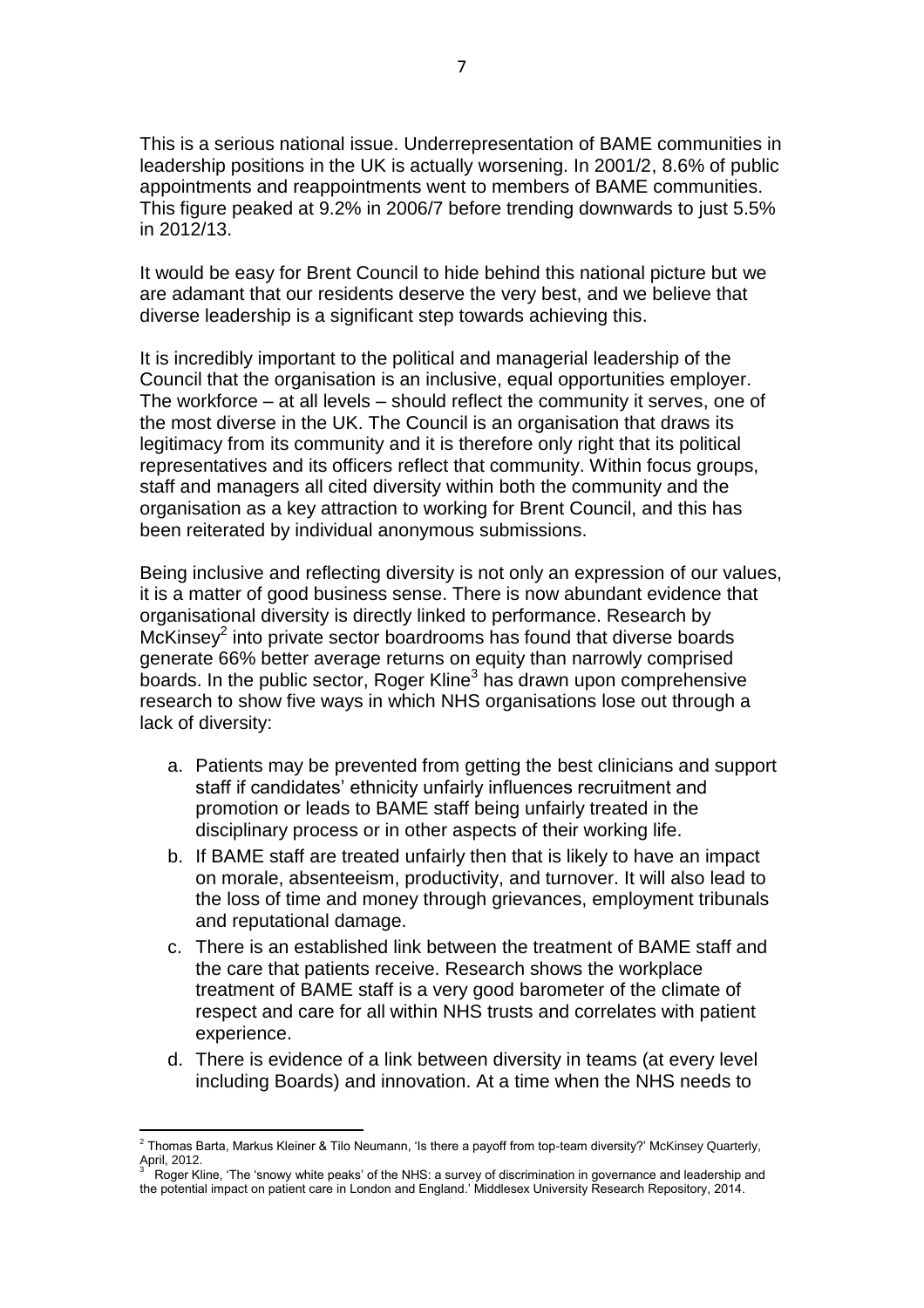transform its care, lack of diversity may carry a cost in patient care for everyone

e. Leadership bodies which are significantly unrepresentative of their local communities, such as NHS Trust Boards, will have more difficulty ensuring that care is genuinely patient centred – with resultant failings in the provision or quality of services to specific local communities that have particular health needs, including BAME communities and patients.

Although local government differs from the private sector and from the NHS, facing its own challenges and idiosyncrasies, diversity at all levels is equally important and equally valuable from a business point of view. By accurately representing our community and by drawing on the talents of the widest variety of people, we can operate more effectively, efficiently and innovatively.

There was a broad consensus from all the people contributing views about the need to address this issue within the organisation, using the diverse talent that already exists, and this is reflected within the recommendations.

In terms of the culture of the organisation, the consensus is that it is open and inclusive. However, it needs to take practical steps to translate values into competency and practice. A key theme across workstreams has been that policies are implemented by people, so we need to ensure consistency in applying those policies. This has been highlighted by staff, HR professionals, the LGA, Investor in People (IiP) assessors and the trade unions alike.

The Council has successfully delivered intense change at a time of significant challenge. Change management skills, including the ability to support staff appropriately, are increasingly important.

On a functional level, the review has provided the opportunity to assess the detail of policy and practice and this is reflected in the findings set out below.

#### **5. Overall issues**

- **5.1 Finding: There has been significant modernisation and improvement of management policies and practice. This has been recognised in focus groups and the Council is well on track to achieve gold status in IiP this year. This is impressive and only achieved by two per cent of organisations.**
	- The Council needs to continue on its improvement journey, using external assessment and internal engagement to measure progress and inform improvements.
	- The move to a single location has provided for great opportunities in terms of shared learning and culture, which may not have been fully realised.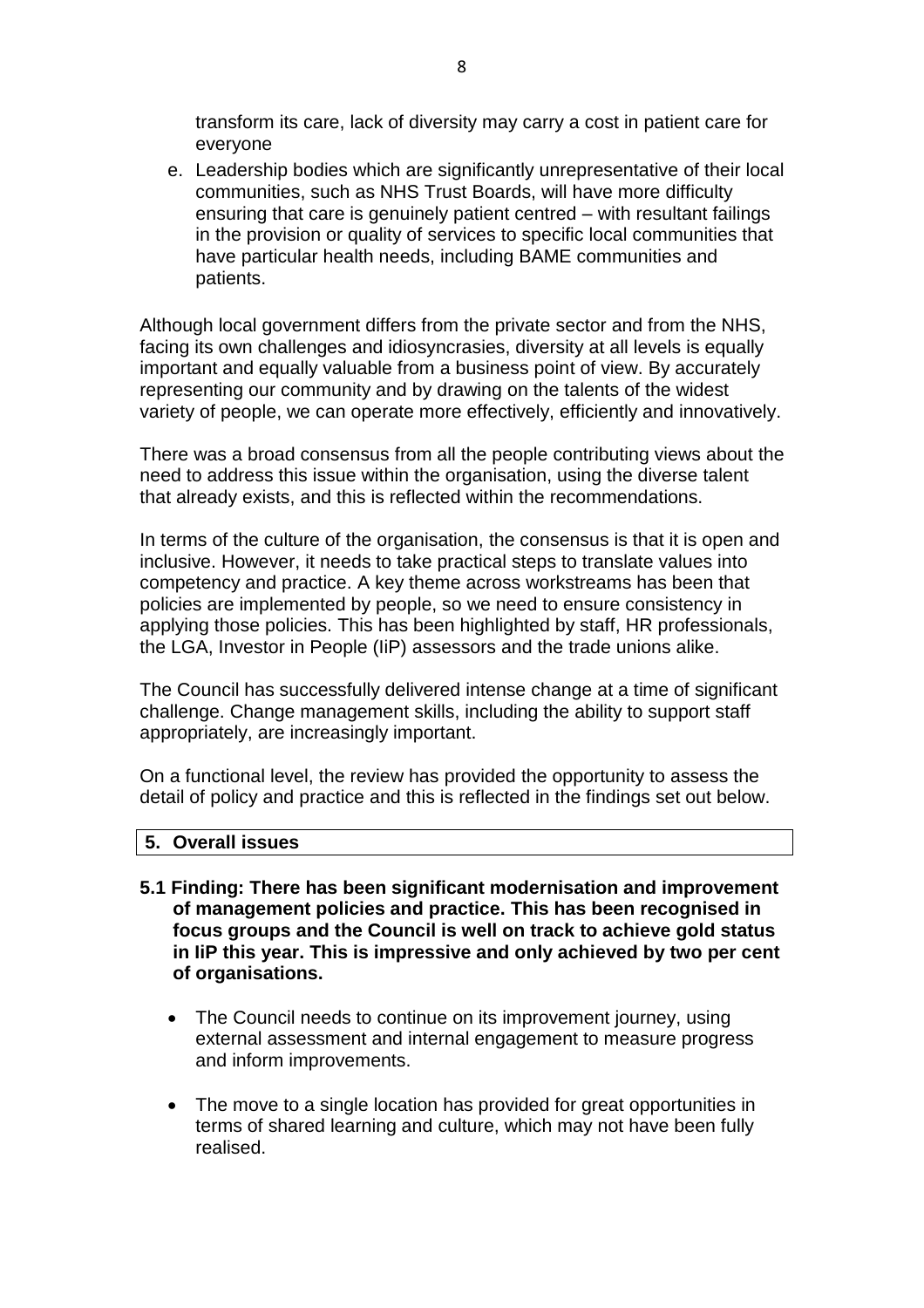- Flexible working is appreciated and cited as a positive aspect of working at the Council, but focus groups suggest that there may be inconsistencies in application by managers, which should be addressed.
- The Council has benefitted from experienced and skilled interim appointments during a time of unprecedented change. The Council is now very well placed to move forward with permanent appointments and build on recent successes noted in the review process.

### **5.2 Finding: Diversity is celebrated and prioritised, but the senior management of the Council is not representative of the community it services, nor of the diversity of the wider workforce**.

- We are not reflecting the diversity of our population at senior levels, nor tapping sufficiently into the talent of our entire workforce.
- There is a lack of progression for BAME staff, resulting in a deficit in representation at senior levels. Whilst we can demonstrate better performance than the majority of our local government peers, our performance is not good enough*.* There is a clear drop-off in progression for BAME staff from grade PO3 to PO6, becoming even more pronounced at higher grades<sup>4</sup>, thus indicating barriers to the progression of staff from these backgrounds:

| rade۔           | `^^<br>$\sim$<br>১৩১-চ | .-P≏ | 3-6      | ้ - ห     | $\mathbf{r}$ |
|-----------------|------------------------|------|----------|-----------|--------------|
| staff<br>% BAME | 69                     | 68   | БQ<br>ັ້ | nr.<br>◡▵ |              |

- As the table above shows, whilst the proportion of BAME staff at Scales 3-6 and SO1 – PO2 are at 69 per cent and 68 per cent respectively, the proportion drops to 32 per cent at grades PO7-PO8 and to just 14 per cent for Hay graded staff.
- Breaking down the HAY grade further, 10.1% of the 14% BAME figure are Asian, and only 2.5% are Black. Within the PO grades, the equivalent figures are 21% Asian and 29% Black, whilst across the organisation as a whole 26% are Asian and 31% are Black. So in addition to the general underrepresentation of BAME communities in management positions, there appears to be a further issue of underrepresentation of the Black community in the most senior positions.
- It will take time to change this picture. This report makes a series of recommendations which hopefully will lead to change, however it is important to manage expectations about the timescale entailed for them to take effect. It is also important to recognise that not everyone wants to be a manager. But it is essential to ensure that those who do wish to manage should be able to rise through the system solely on the

 $\overline{a}$ <sup>4</sup> Brent Diversity Profile 2013-14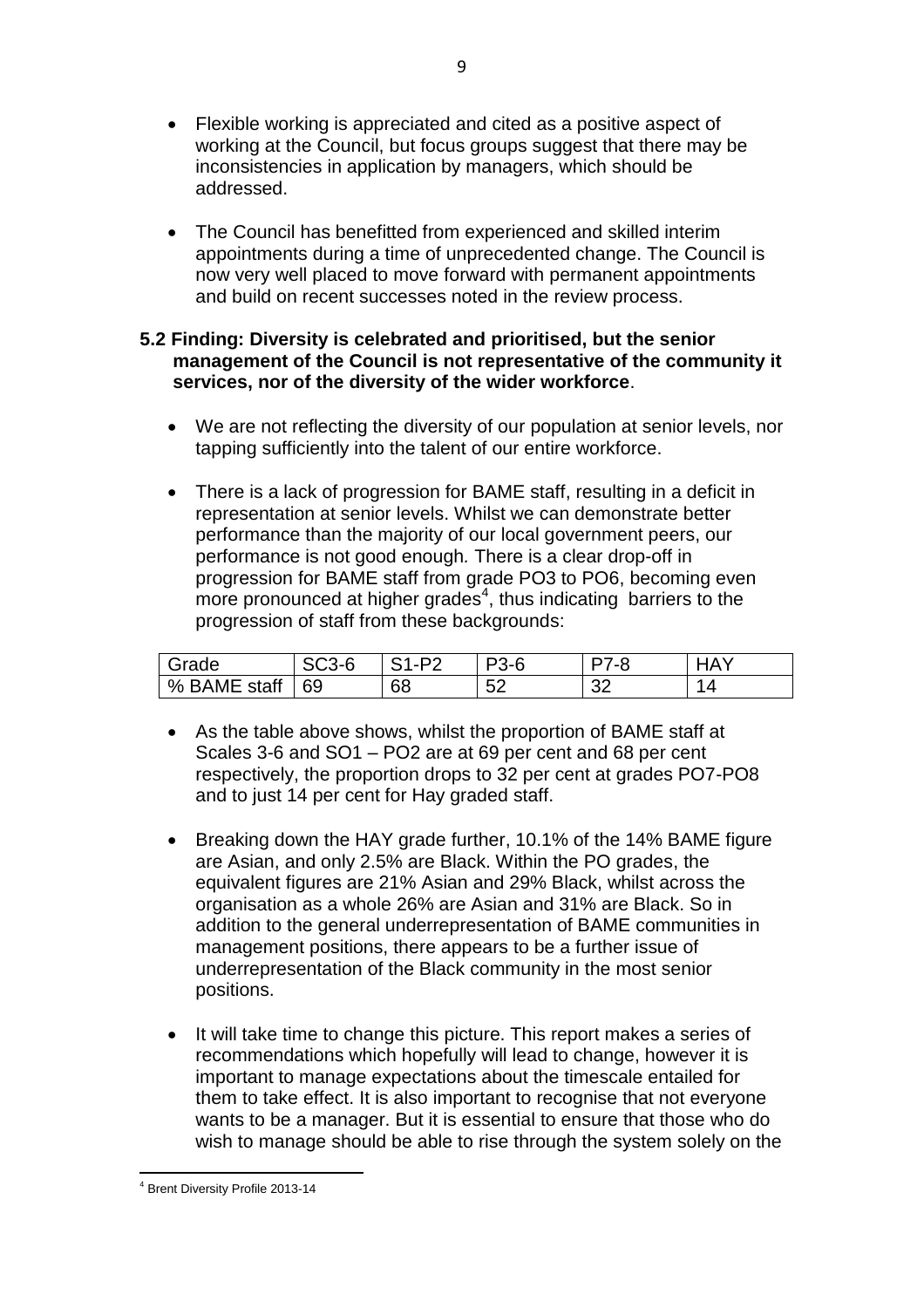basis of their ability and work. Equally importantly, everyone in the organisation, manager or otherwise, deserves to treated with dignity and respect at all times.

- In terms of disabled staff, there is uneven distribution across grades, but there does not appear to be an issue regarding progression. We should, however, be mindful that employees may become disabled during the course of their employment at the council: we should therefore ensure that managers are aware of the need to provide reasonable adaptations for staff affected in this way.
- As regards female staff, whilst there appears to be a drop-off at higher grades, this appears to be a function of the higher proportion of women within the workforce at lower grades than is the case in the local population; thus the proportion of women at higher grades has a greater correlation with the general population than at lower tiers. The equality delivered via single status is likely to reinforce our attractiveness as an employer, and we should continue to ensure that our practice remains consistent with our values.
- Attempts specifically to address deficits in progression across equality characteristics do not appear to be effective; whilst BAME staff are more likely to undertake training opportunities, this is not resulting in the same career progression enjoyed by non BAME staff. A systematic approach that achieves positive change is required.
- Across the different engagement mechanisms, notably the staff focus groups and stakeholder roundtables, there was a clear rejection of initiatives that are perceived to be tokenistic and superficial. It is of course desirable that posts offered externally result in greater diversity at senior levels, but there is clear support for approaches that enable us to 'grow our own'. Such an approach has the advantage of being more sustainable, by providing a supply of skilled senior managers who reflect the borough's diversity and by demonstrating that equality is embedded at all levels. However, this too should be embedded in good leadership and management at all levels.
- An innovative mentoring programme to support the development of underrepresented groups would certainly be positive. However this must be a bespoke offer, reflecting the uniqueness of Brent and the challenges faced by our communities. An 'off the shelf' initiative would be a wasted opportunity. Instead, we should work with Brent employees to design a programme reflecting the unique makeup of Brent and the specific challenges faced by our communities. In establishing this programme, the Council should consider options such as increasing opportunities for secondment within the organisation and actively encouraging staff from one department to undertake projects in another. The Cabinet in Brent reflects the diversity of the borough well and more could be made of this in support of the council's leadership and management programmes. Indeed, interaction with elected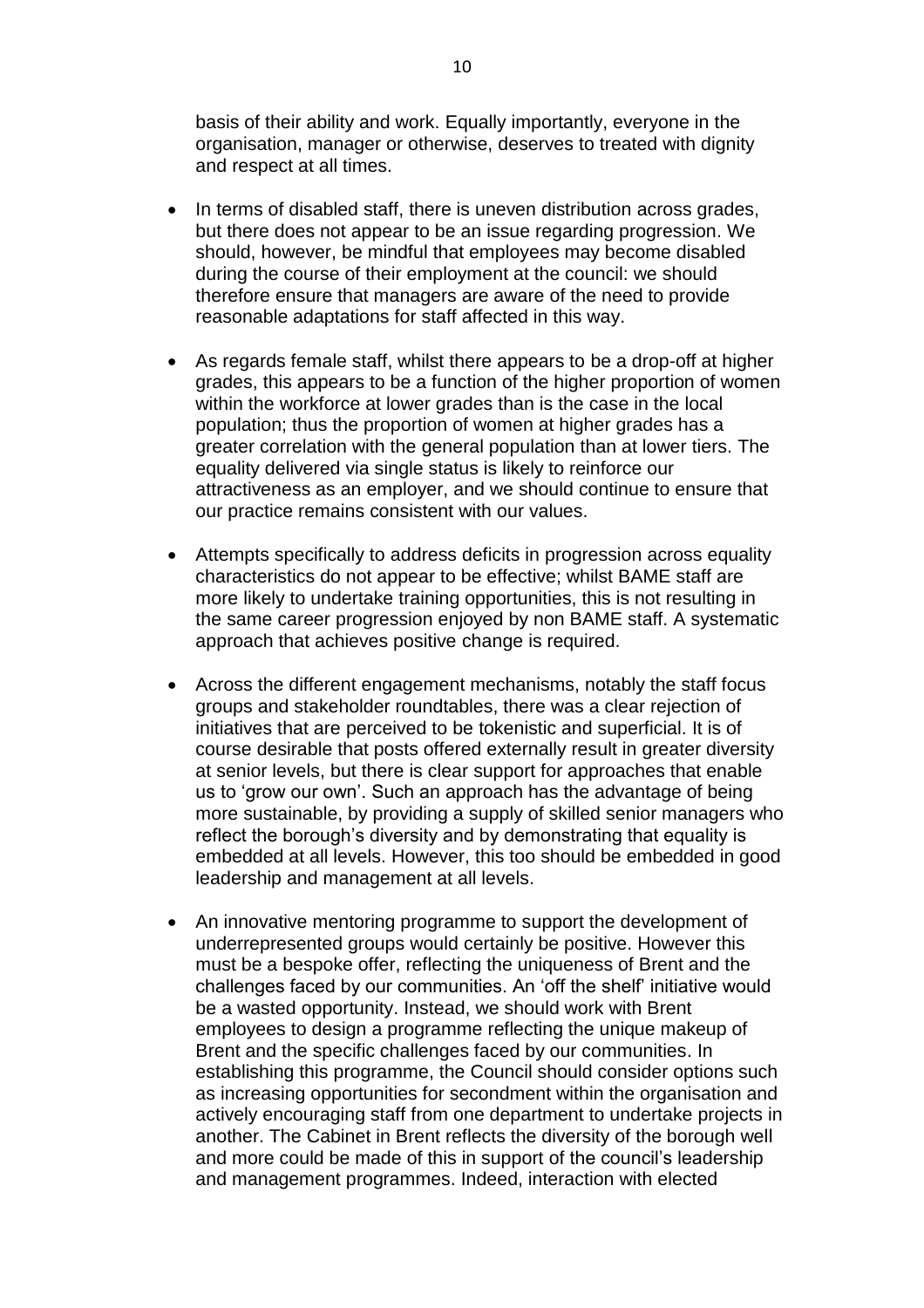members, more generally, could do much to increase understanding of diversity and equalities in Brent. A new development programme offers the opportunity to widen access to these experiences.

- The Council must be honest and acknowledge national research which shows that well-meaning development initiatives alone are insufficient. We are all at risk of unconscious bias<sup>5</sup> so the Council should explore robust interventions such as reverse mentoring<sup>6</sup> of senior management.
- Overall, it was considered that learning and development has improved over the past year, for example, staff reported within the IiP interim assessment that 'Training and development are now very proactive'. However, we need to strengthen our approach to succession planning, talent management and progression, beyond those schemes operating at entry level (apprenticeships and graduate schemes). We lack consistency across the organisation in encouraging talent and ensuring progression – addressing this would represent an opportunity to promote consistent representation of all equality characteristics at different levels within the organisation – and perhaps begin to tackle the BAME deficit at the top tiers of the Council.
- Whilst the local apprenticeship scheme enjoys high levels of inclusion for BAME staff, the intake for graduates from the National Graduate Development Programme is less diverse. This might be expected given that the national diversity profile is much lower than that of Brent. There may be opportunities to be more inclusive by placing a greater emphasis on local recruitment or by introducing an in-house management training scheme. Indeed, staff groups suggested that this could be a way to increase diversity at senior levels.
- Guidance from the Equality and Human Rights Commission (EHRC 2012) states: **"**Because the general equality duty requires you to analyse the effect of your organisation's functions on all protected groups, public authorities will not be able to meet the duty unless they have enough usable information." Brent collates a good range of data which is presented in an accessible manner (see appendix 2.) This data should be shared widely and used as the benchmark from which to build progress. However, there are areas where data collection could be improved, and thus services enhanced. In general terms, better recording of the reasons for decisions at each stage of the recruitment and selection process would increase understanding and perhaps point to the actions necessary for improvement. More specifically the Council should collect equalities data on all shortlisted candidates. In the case of existing employees, the Council is highly

l <sup>5</sup> Embedded 'people preferences', formed by our environment, experiences and other peoples' views about other groups of people, which may affect our attitude to people based on their personal characteristics or background<br><sup>6</sup> 'Poverse mentaries' refers to an initiative whereby a mere sopier executive is peired with a mere junier e 'Reverse mentoring' refers to an initiative whereby a more senior executive is paired with a more junior employee, in order to offer insight and experience into aspects of working life the executive may not have had exposure to, with regards to, for example, age, gender, ethnicity, or technological knowledge.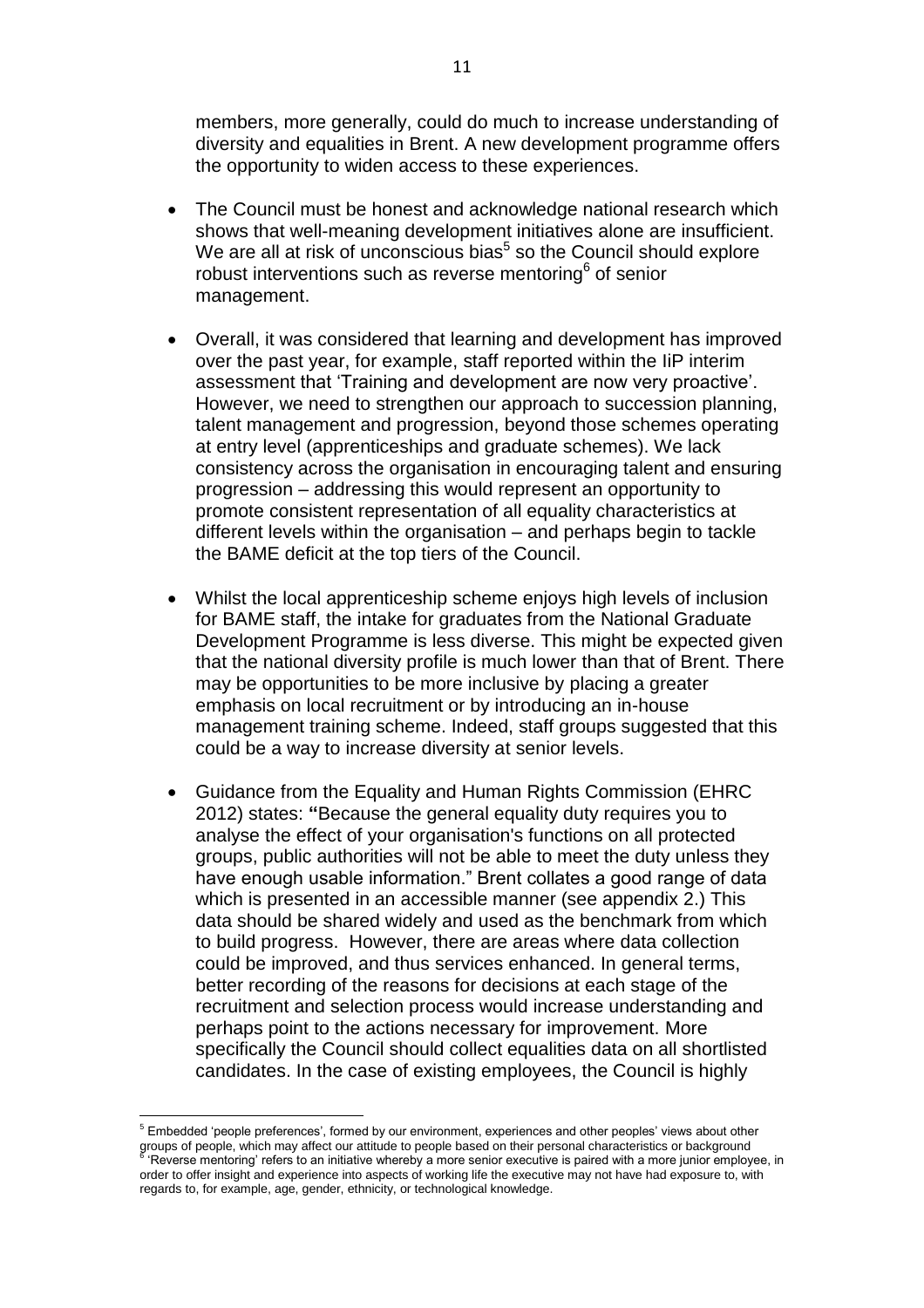dependent upon self-declaration. Participation rates are improving but the transfer of data to Oracle presented problems as staff had to reenter data. According to the most recent intranet message, 94% of staff have yet to fill out their equality data on Oracle. It is understandable that completion of equality forms often feels like additional bureaucracy, but efforts must be made to show staff that submitting their equalities information is actually a vital step to gradually addressing the challenges faced by underrepresented groups.

- Recruitment data should be supplemented with qualitative information, so the Council should consider setting up a focus group of randomly selected new-starters to test their experience of our recruitment and selection processes.
- In terms of service delivery for the Brent community, the Council should considering updating the categories it uses when collecting data to reflect the changing profile of Brent. Specific categories for the Somali, Eastern European and Latin communities would enhance the quality of data collected.

### **Issues regarding policies**

### **5.3 Finding: There have been significant improvements to the Council's policies. However, further revisions to those policies are required in order to ensure robustness and ongoing adherence to best practice.**

- The independent LGA review was generally positive about the core policies but identified some improvements in key policies, which would strengthen our framework.
- Feedback received from the GMB union suggests support for the majority of changes suggested by the LGA, as well as support for the Council's overall approach to the issues examined by this review.
- The NUT has separately requested that the Council clarifies the difference between sickness absence and medical appointments for disabled staff.

#### **Issues regarding practice**

#### **5.4 Finding: Generally, feedback from staff themselves suggests that practice is good; however, improvements can and should be made to employee management practice to achieve a more collaborative and inclusive culture.**

 Engagement with staff suggests inconsistent application of policies and procedures, including as regards flexible working. There has clearly been great progress in implementing good management practice, but the Council should also seek to ensure that internal communications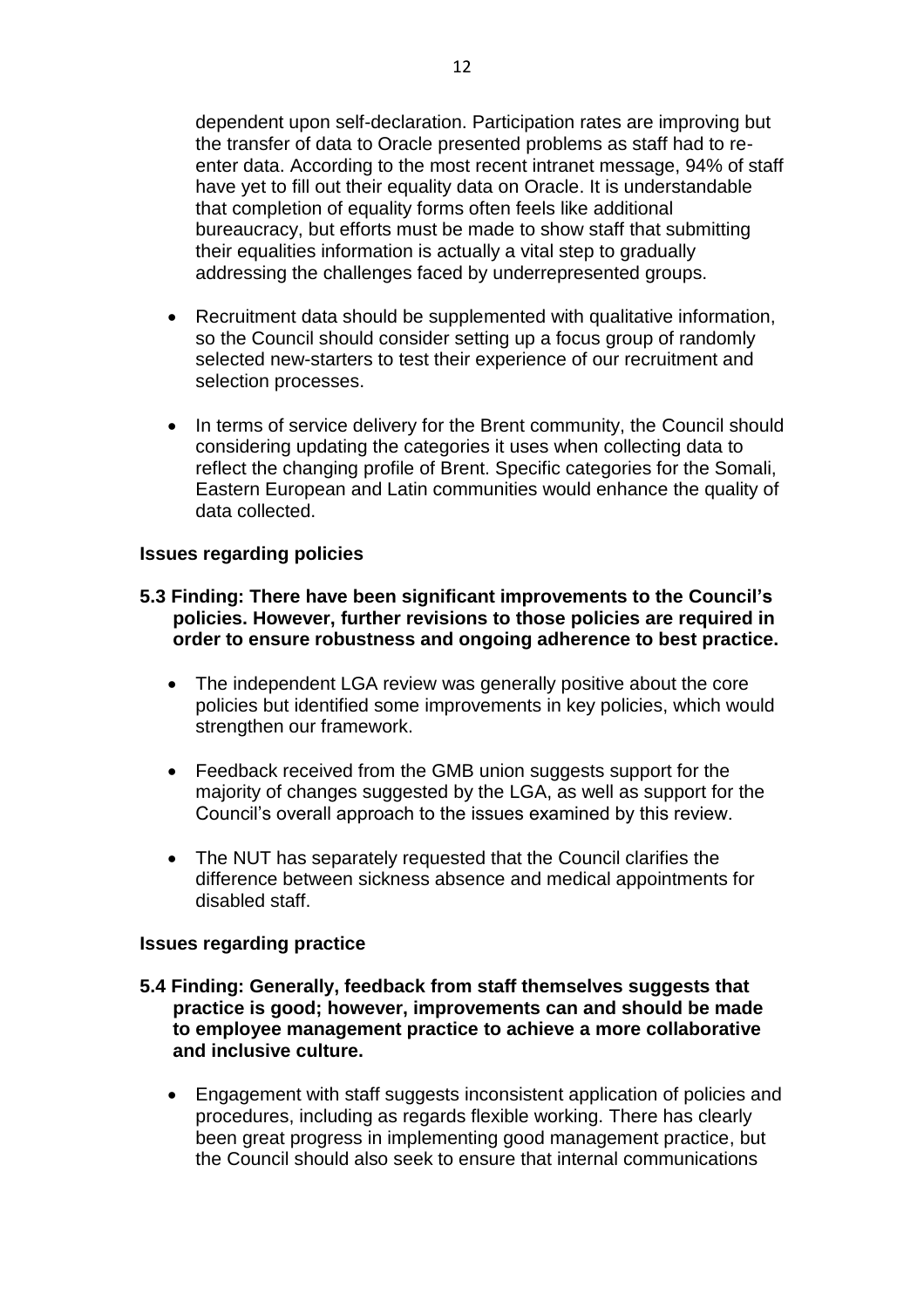explain expected practice, underpinned by a clear explication of staff and manager competencies and behaviours.

- At present, there are few reported incidents of bullying and harassment. The Council has an emphasis on informal resolution: according to the LGA this represents good practice. Consideration should be given to ensuring consistency, support and follow up within the informal resolution framework.
- The Council lacks a systematic Council-wide approach to learning from HR and legal processes when complaints are raised; whilst this is not uncommon, we have an opportunity to make improvements*.* In addition, this may give rise to inconsistent management responses. Thus, though HR takes the lead, individual managers are responsible for learning from ETs and grievances, and reviews take place with HR and within departments. Improvements should be made in terms of cross-organisational learning, peer review and Council-wide improvements.
- The Code of Conduct does not at present adequately articulate the behaviours and practice expected of managers and staff. Such behaviours should be clearly articulated, communicated and reflected in:
	- o recruitment and selection processes
	- o ongoing team and line management
	- o appraisal processes
	- o learning development processes and interventions.

Addressing this presents an opportunity to emphasise the significant priority the Council attaches to valuing diversity.

- Evaluation of practice and understanding of staff experience should be regular and Council-wide.
- Internal communications should be strengthened to become a two-way flow of information. It is critical for senior management to be able to communicate values and good practice to the wider workforce. But it is equally important that communications enables the wider workforce to articulate their experiences to senior management. In two staff focus groups, more than half had not seen a copy of their service or team plan and participants suggested that improvements could be made to internal communications, including the ability for greater staff engagement and management visibility, for example through senior managers attending team meetings. This is increasingly important given the scale and pace of change. Managers themselves need to be supported to communicate effectively, but must also play the key role in staff engagement. Given the current and future constraints on funding, it is important that central advice and strategy is complemented by good practice within departments.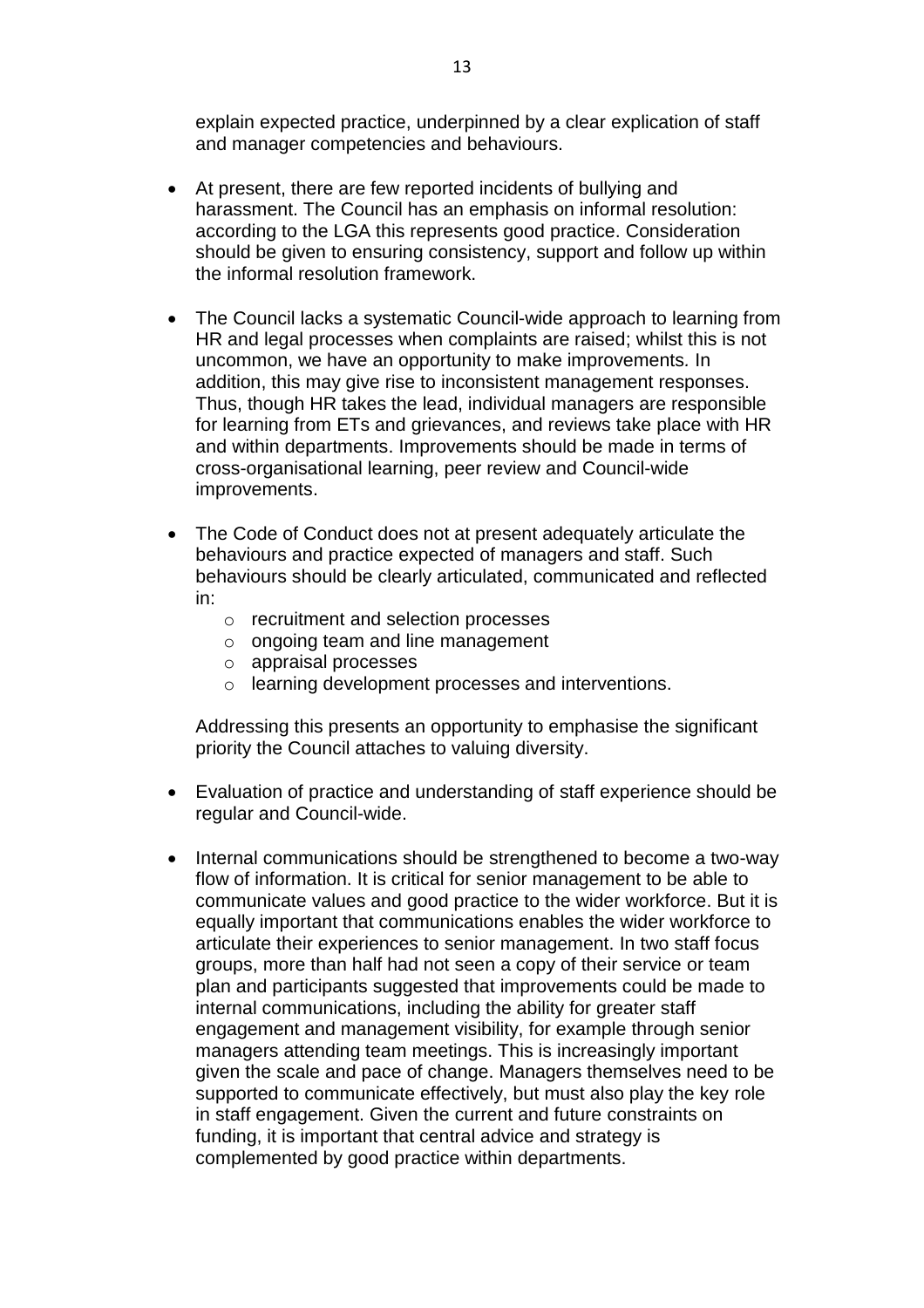In summary, the four key issues are:

- **1. There has been significant modernisation and improvement of management policies and practice. This has been recognised in focus groups and the Council is well on track to achieve gold status in IiP this year. This is impressive and only achieved by two per cent of organisations.**
- **2. Diversity is celebrated and prioritised, but the senior management of the Council is not representative of the community it services, nor of the diversity of the wider workforce**.
- **3. There have been significant improvements to the Council's policies. However, further revisions to those policies are required in order to ensure robustness and ongoing adherence to best practice.**
- **4. Generally, feedback from staff themselves suggests that practice is good; however, improvements can and should be made to employee management practice to achieve a more collaborative and inclusive culture.**

Section 6 below sets out recommendations to address these.

## **6. Recommendations**

It should be noted that recommendations do not seek to impose a prescriptive approach, but to provide a framework and support to address the issues identified. We should ensure that clear expectations are set for all staff and managers regarding objectives and behaviours, provide the support to meet those expectations – and trust them to deliver. Evaluating success in delivery and ensuring consistency of outcomes must also be a key element within our approach. **Officers should be charged with producing an action responding to the recommendations set out below.** 

## **6.1 Achieving consistency in staff progression and diversity at management levels**

The Council needs to ensure that senior staff recruitment achieves greater diversity, when it recruits staff externally and by being more successful in promoting internal talent from our diverse workforce. A systematic approach to progression is likely to assist in addressing specific recruitment and retention issues, such as in Children's Services, by 'growing our own'.

a. The Council should consider how to have a more systematic and successful approach to the progression of its own staff to more senior positions. There should be an expectation of all managers to recognise and nurture talent, supported by appropriate organisational inputs, such as providing opportunities to experience new responsibilities and for involvement in projects to develop experience and skills, support for development and qualifications, mentoring and coaching. This expectation should be clearly articulated in the Council's competency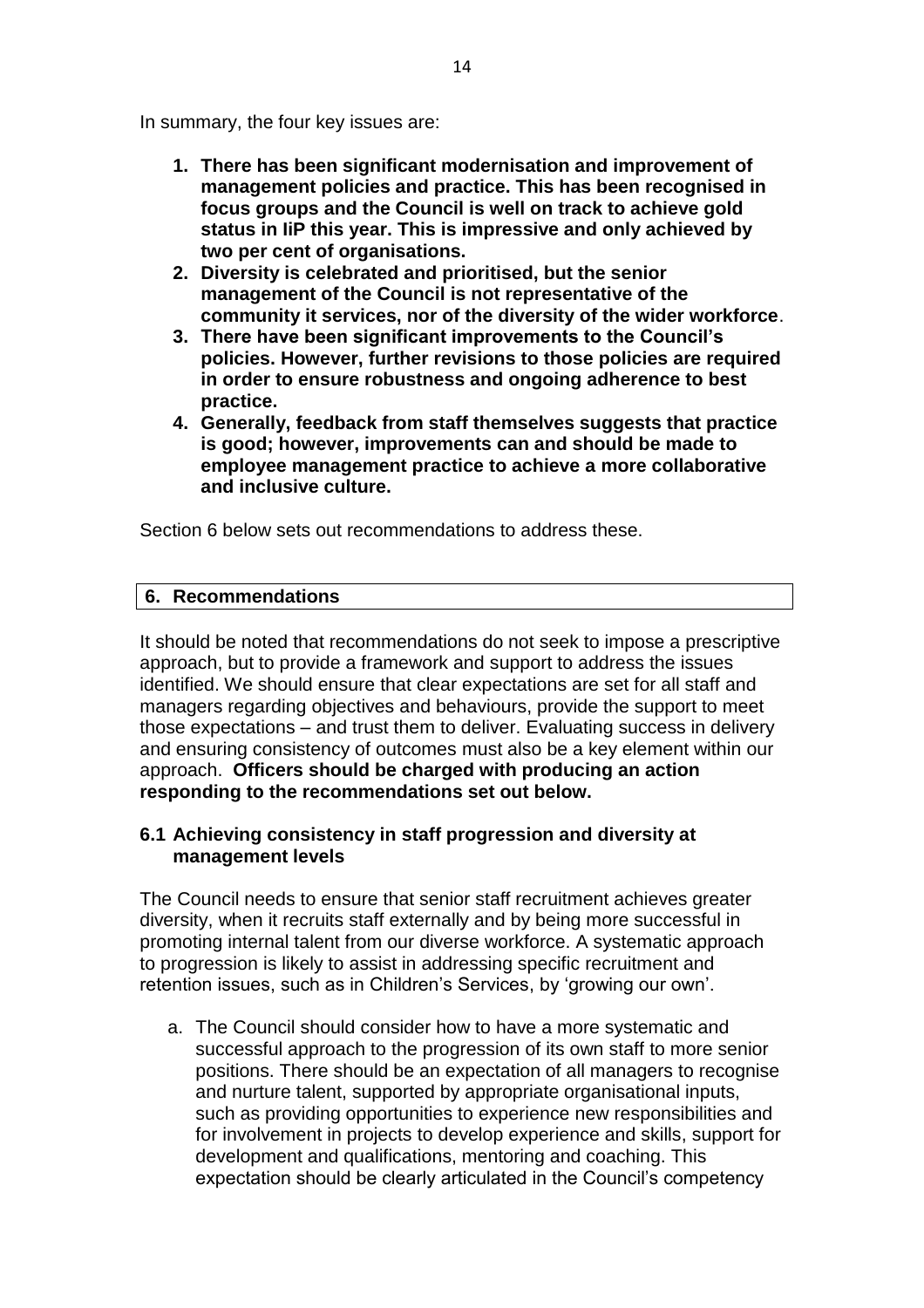framework. Talent should be identified within all sections of the Council, not merely from the professions from which those at the top table are traditionally drawn. There is a need to accelerate plans to support the career progression of high-potential staff from groups currently under-represented – this review notes the importance of this being a Council-wide responsibility and an integral part of managing people. **Council officers are therefore asked to prepare a report establishing how we can identify talent internally in a more structured way, supporting managers to ensure that staff are linked into and benefit from development opportunities and the support required to progress.**

- b. The Council should devise an **innovative mentoring programme** to support the development of underrepresented groups. This must be a bespoke offer, reflecting the uniqueness of Brent and the challenges faced by our communities, and the challenges faced by members of those communities hoping to build a management career in Brent. Brent employees should be actively involved in developing this scheme.
- c. The Council should set up a **'reverse mentoring' programme** to broaden managers' understanding of staff experiences and barriers to progression for staff from groups underrepresented at management level.
- d. The Council should audit its provision of **unconscious bias training** and ensure that every employee and, indeed, every elected member undertaking recruitment and selection has undertaken this training.
- e. **There should be a process for ensuring that training meets both organisational** *and* **personal professional development objectives.**
- f. **Recruitment, appraisal and progression should be competency based**, thus reducing factors that may have counted against diversity by replicating historical barriers for under-represented groups, such as educational attainment. This does not imply compromising quality, on the contrary, it emphasises the skills and behaviours required to do the job.
- g. **Any member of staff or elected member involved in recruitment and selection must have been trained in the process.** At the same time, there needs to be more **comprehensive recording of the decisions made at different stages of the recruitment and selection process** with regular summary reports considered by the HR Improvement Group.
- h. The Council **should review the success both of its apprenticeship programme and its participation in the National Graduate Development Programme for Local Government**. Participants on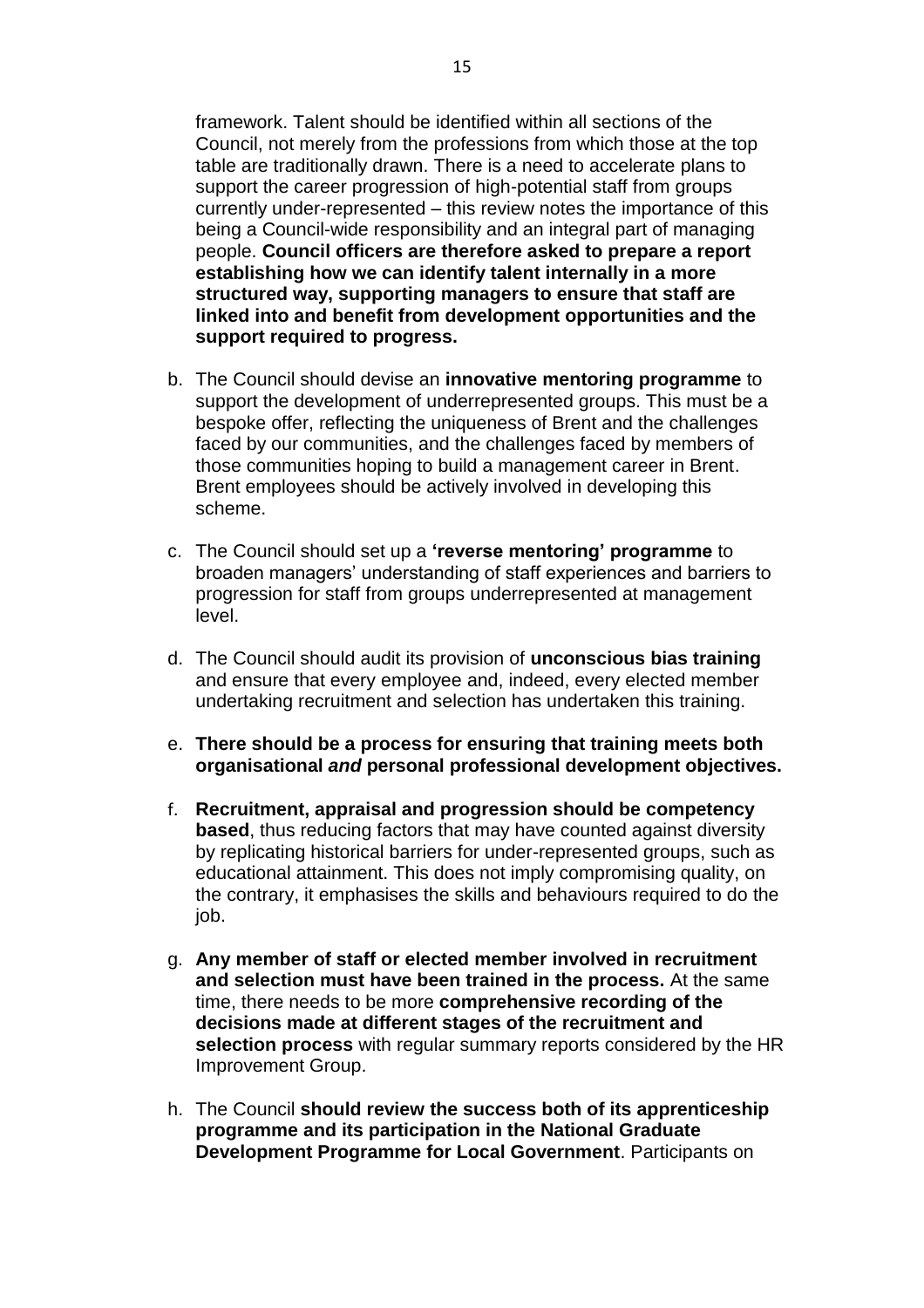both schemes should be asked about their experiences and if the schemes can be improved.

- i. **The Council should introduce a local graduate development programme to complement the national scheme**, enabling access to our talented local graduates who come from one of the most diverse and exciting places in the UK.
- j. **The Council should undertake research with applicants to understand the reasons behind the attrition rate for Asian, disabled, Hindu and Muslim job applicants within the recruitment process, in order to inform improvements in the process**.
- k. When undertaking recruitment **the Council should aim to collect equalities data on all shortlisted candidates**. The Council should undertake a corporate push with senior leadership encouraging **all employees to update their individual equalities profile on Oracle**. The Council should also considering **updating the categories it uses when collecting data** from Brent residents to specifically identify the Somali, Eastern European and Latin communities.
- l. The Council should **analyse the recruitment diversity statistics by pay grade** to establish if there are differences in recruitment patterns for different types of role.
- m. The Council should **set up a focus group of randomly selected newstarters to "test" their experience of our recruitment and selection processes.**
- n. The Council should have an open discussion at senior levels, and across officers and elected members, on whether to **consider setting indicative, non-binding targets for recruitment of BAME staff to senior management posts.**

## **6.2 Achieving excellence in employment policies**

a. **The Council should devise an action plan with suitable timelines for implementing the recommendations of the LGA review of employment policies.** Where recommendations are not implemented as part of this plan, a written explanation should be provided. A full list of recommendations is attached at Appendix 1.

#### **6.3 Achieving excellence in employment and management practice**

a. **The Council should implement a systematic approach to learning from internal grievance and legal processes (tribunals) when complaints are raised and upheld***.* The Council currently undertakes reviews following such processes, but these are undertaken within the Department involved. There should be a process for ensuring organisational learning, peer review and a process for making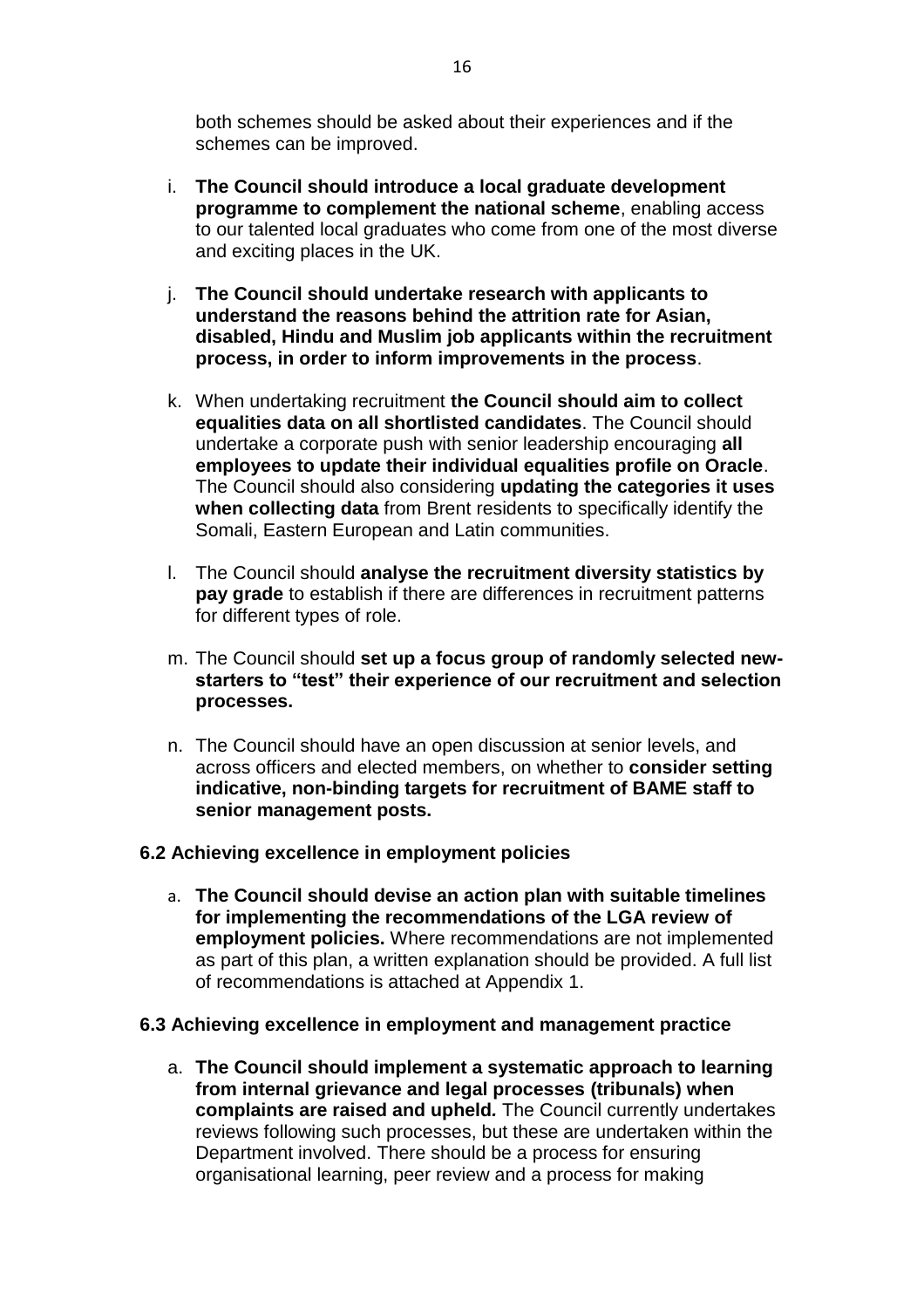improvements that goes beyond the department affected, thus avoiding inconsistent management responses and ensuring that the opportunity for organisational improvement is taken. In addition, the Council should monitor the level of internal and external processes, regardless of the outcome, in order to understand staff perceptions and respond as appropriate.

- b. The Council **should establish a more corporate approach to learning from grievances and tribunals**. This should include an annual report summarising the number of grievances and tribunals raised against the Council (all cases anonymized), breaking these down by service area and issue. The Council should similarly produce an anonymised summary of the findings of exit interviews conducted over each year.
- c. Policies are only valid if they are articulated within a clear framework and are applied in a consistent manner. Staff and manager focus groups emphasised the need for a 'one council' approach, with greater collaboration between different parts of the organisation. **The Council should ensure that it has a clear competency framework, developed in collaboration with staff**, which includes expected behaviours, in order to ensure a supportive and inclusive working culture. The framework should make specific references to celebrating our diversity, working well with a diverse range of people and managing in an inclusive manner. It should also underline the importance of the appraisal process and ensuring that all employees not only regularly see their team or service plans, but feel an integral part in their delivery. This is crucial to removing barriers to progression, and ensuring that managers demonstrate the appropriate skills and attitudes. **This framework should be developed in consultation with staff and unions and should be reflected in the Code of Conduct and reinforced through internal communications**. It should inform recruitment, progression, appraisal, conduct and capability processes.
- d. **There should be a regular (biennial) staff survey to measure staff perceptions and employee management practice**. This should be conducted independently, with the results anonymised and provided to staff. There should be a focused Council-wide action plan to respond to the findings, with each Director responsible for responding to issues specific to their areas of responsibility.
- e. **Regular focus groups should be held with different staff groups** such as BAME staff, disabled staff, women and LGBT staff. Their views should inform planning to achieve the Excellence Standard in the Equality Framework for local Government.
- f. **The Diversity Reference Group should continue to meet regularly and to assess and advise on responses to equalities data,**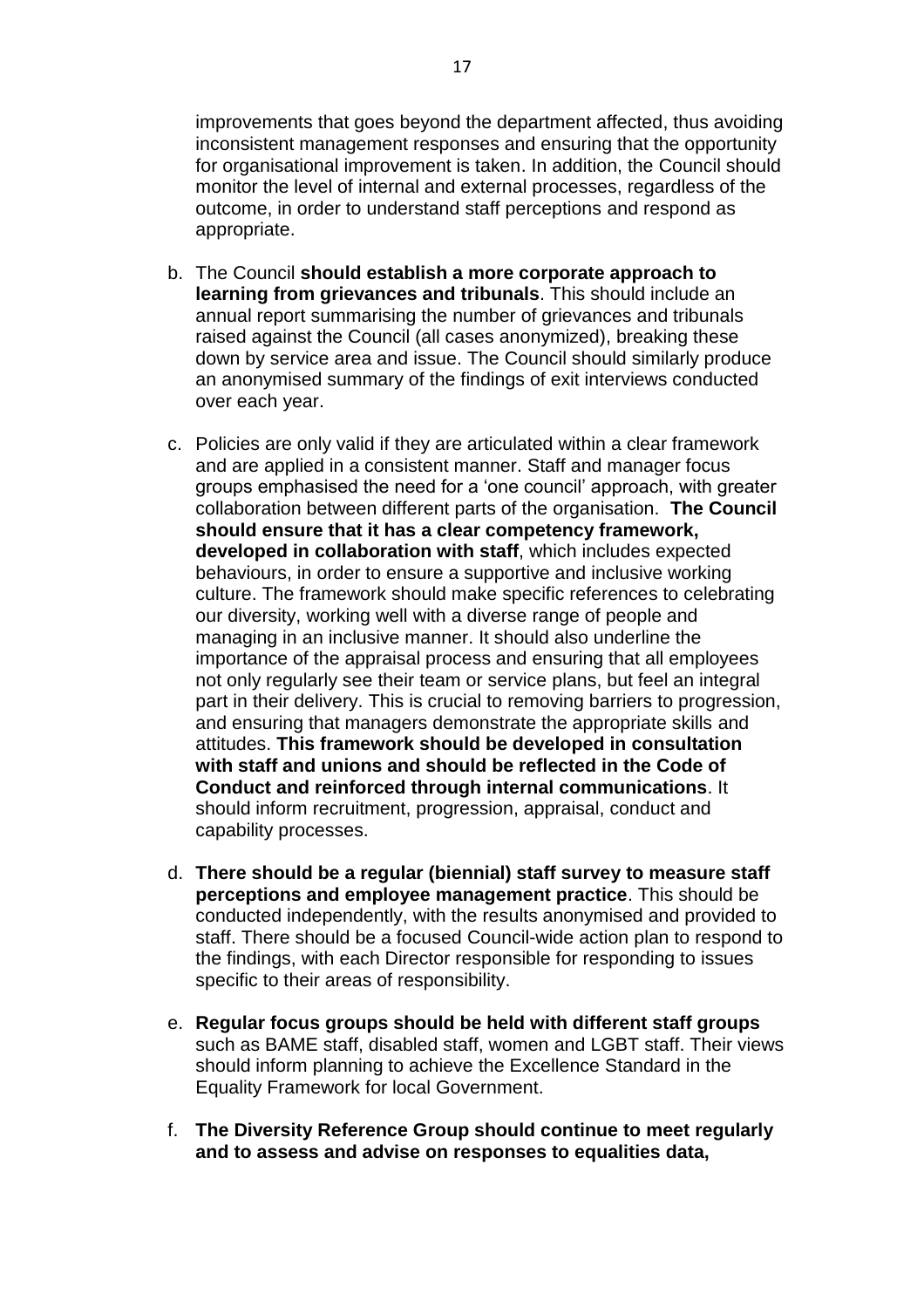**examine progress on the action plan resulting from this review and any issues raised by staff**.

- g. **Each Departmental Management Team should consider equalities issues relevant to its Department and its workforce on a quarterly basis.**
- h. **The Council should internally review its approach to bullying and harassment**. The LGA agrees that the Council's emphasis on informal resolution is good practice. However, it is important that adequate systems are in place regarding incidents which are informally resolved. Whilst respecting individual sensitivities, the Council must ensure that it can monitor trends and corporately learn lessons where appropriate.
- i. The Council should develop a policy or guidance on reasonable adjustments to **assist managers to support staff who acquire a disability** while working for Brent.
- j. **Equality of status and pay delivered via 'single status' is likely to reinforce our attractiveness as an employer, and we should continue to ensure that our practice remains consistent with our values in this regard.**
- k. Officers are asked to examine and **clarify the Council's approach to medical appointments for disabled staff** as distinct from sickness absence.

## **6.4 Communications**

- **a. This review should be published on the staff intranet.**
- b. **The action plan produced in response to this report should be shared widely. A report of progress against that plan should be produced at six monthly intervals** and reported to the committee noted in 5a). This review of progress should also be published on the staff intranet.
- c. There should be a **review of internal communications**, ensuring that members of staff have the opportunity to engage with career opportunities, and that communication is a two-way process. It is noted that in order to be truly effective, there must be effective local implementation by managers.

## **6.5 Member involvement**

**a. The Council should establish a committee of elected Members to oversee progress towards the Excellence Standard in the Equalities Framework for Local Government.** This would involve both support for development and close scrutiny of the Council's